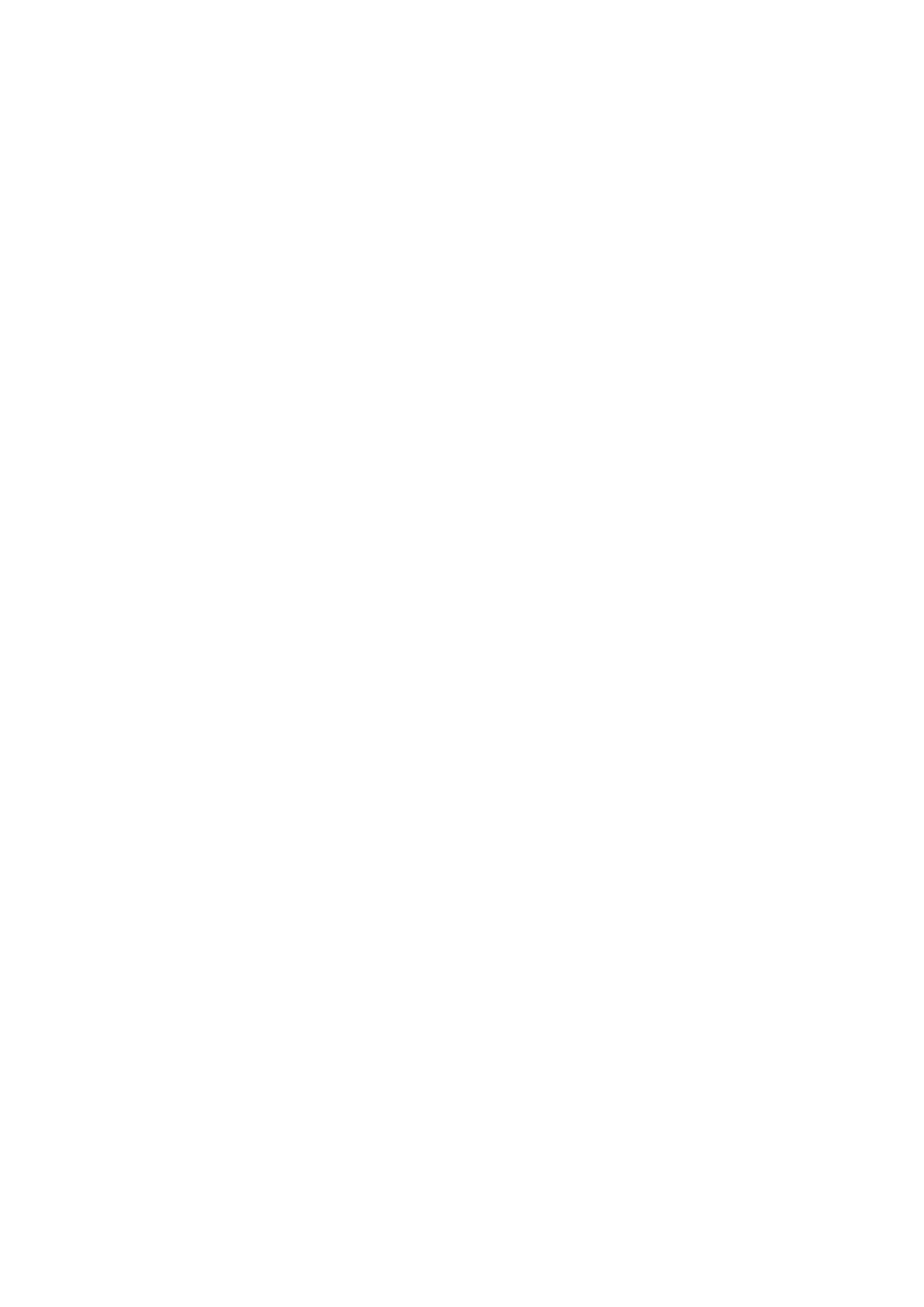

## **1 Welcome**

Kua uru mai a hau kaha, a hau maia, a hau ora, a hau nui, Ki runga, ki raro, ki roto, ki waho Rire, rire hau…pai marire

Translation (non-literal) - Rama Ormsby Let the winds bring us inspiration from beyond, Invigorate us with determination and courage to achieve our aspirations for abundance and sustainability Bring calm, bring all things good, bring peace… good peace.

# **2 Apologies**

Resolution number WHK/2022/62

MOVED by Chairperson C Handley, seconded by Member B Upchurch:

## **That the Waiheke Local Board:**

# **a) accept the apology from Member Kylee Matthews.**

**CARRIED**

# **3 Declaration of Interest**

There were no declarations of interest.

# **4 Confirmation of Minutes**

Resolution number WHK/2022/63

MOVED by Chairperson C Handley, seconded by Member R Tucker:

# **That the Waiheke Local Board:**

**a) confirm the minutes of its ordinary meeting, held on Wednesday, 11 May 2022, as true and correct.**

**CARRIED**

# **5 Leave of Absence**

There were no leaves of absence.

## **6 Acknowledgements**

#### **Shane Ellison and Wally Thomas**

Auckland Transport's Chief Executive, Shane Ellison, and its Executive General Manager Stakeholder, Communities & Communications, Wally Thomas, are both stepping down at the end of 30 June 2022. The Waiheke Local Board acknowledges their work advancing the relationship between the board and Auckland Transport. Shane Ellison announced his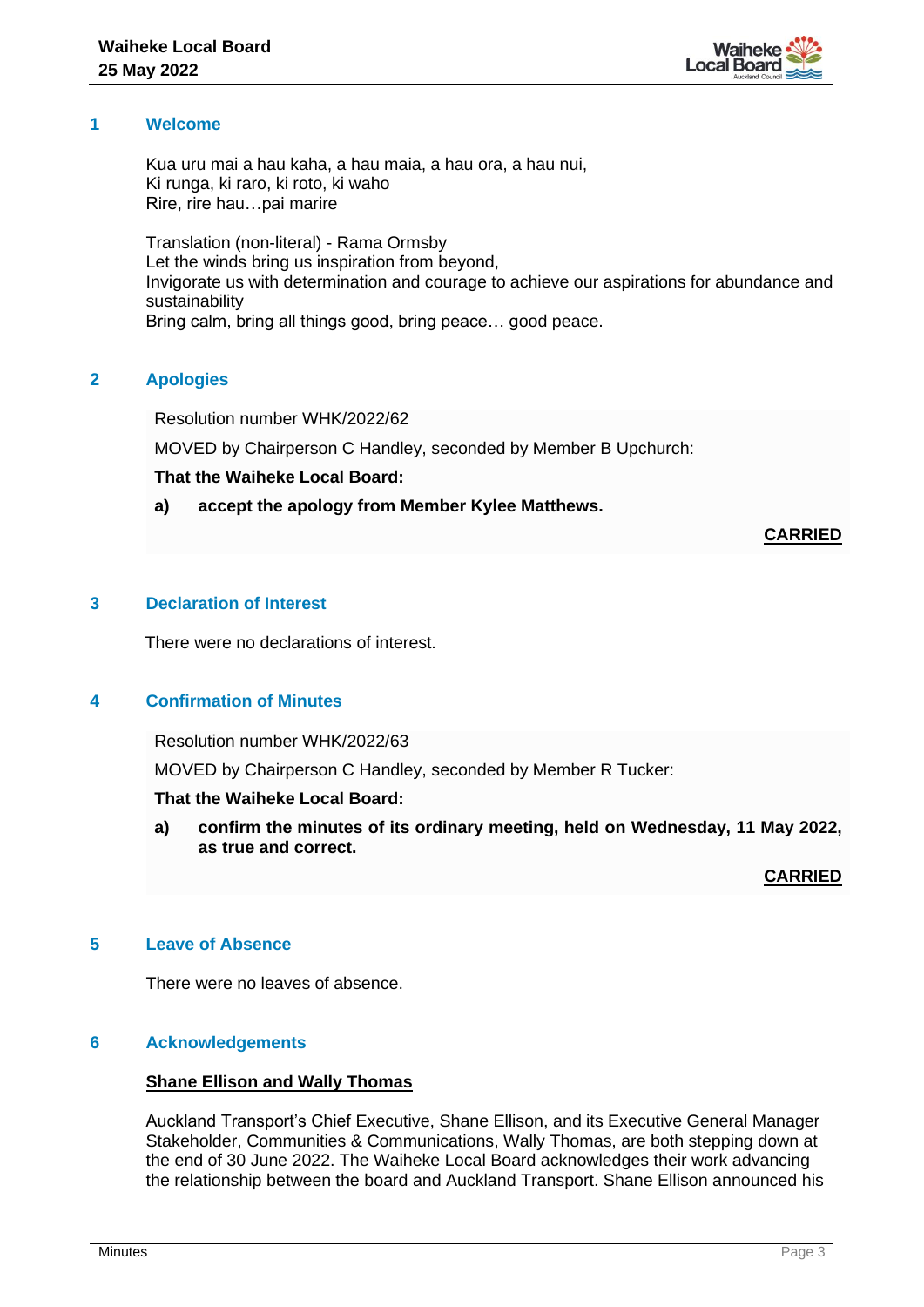

resignation several months ago as he leaves to pursue other career goals and Wally Thomas is leaving for health reasons.

Shane led the development of the enduring Memorandum of Understanding, which in turn committed, among other things, to a detailed and publicly consulted Waiheke 10-year Transport Plan and to our carbon neutral goals. Both documents are enduring and subject to periodic review.

Wally was responsible for Auckland Transport's co-funding of the public sculpture, Te Werowero, at Matiatia Wharf, matching public contributions up to \$60,000. He has also innovated the relationship on many occasions and has been available as an advisor to the board on challenges on specific projects. Wally promoted Waiheke internally and to the Waiheke Bus Company as being the appropriate local board area for Auckland's first fleet of electric buses.

They both leave with our very best wishes and our gratitude for working with us so closely and for modelling and leading community solutions within the larger council/CCO framework.

# **Aaron Putt**

The Waiheke Local Board wish to acknowledge the retirement of Aaron Putt, Regulatory Support Officer at the Waiheke Service Centre.

Aaron's service to Auckland Council and the Waiheke community has spanned over 33 years. Always helpful, respectful and kind, Aaron was the go-to person for our board and staff for any planning related queries. He went the extra mile to resolve an issue, with a smile and a wonderful sense of humour. Since commencement as the Town Clerk he has been involved in significant policies, plans and developments with the then Waiheke Community Board and latterly the Waiheke Local Board. Of note was his work during the extensive Hauraki Gulf Islands District Plan review in 2013, his leadership in civil defence, and in the development of the Onetangi Sports Park complex . Aaron encapsulates all that is special in our community and we wish him all the very best for the future.

# **7 Petitions**

There were no petitions.

# **8 Deputations**

## **8.1 Deputation - Golf New Zealand - Concerns regarding Draft Auckland Golf Investment Plan**

A document was tabled for this item. A copy has been placed on the official minutes and is available on the Auckland Council website as a minute attachment.

Resolution number WHK/2022/64

MOVED by Chairperson C Handley, seconded by Member B Upchurch:

#### **That the Waiheke Local Board:**

**a) thank Thiem Nguyen, General Manager of Golf New Zealand for his attendance to speak on the Draft Auckland Golf Investment Plan.**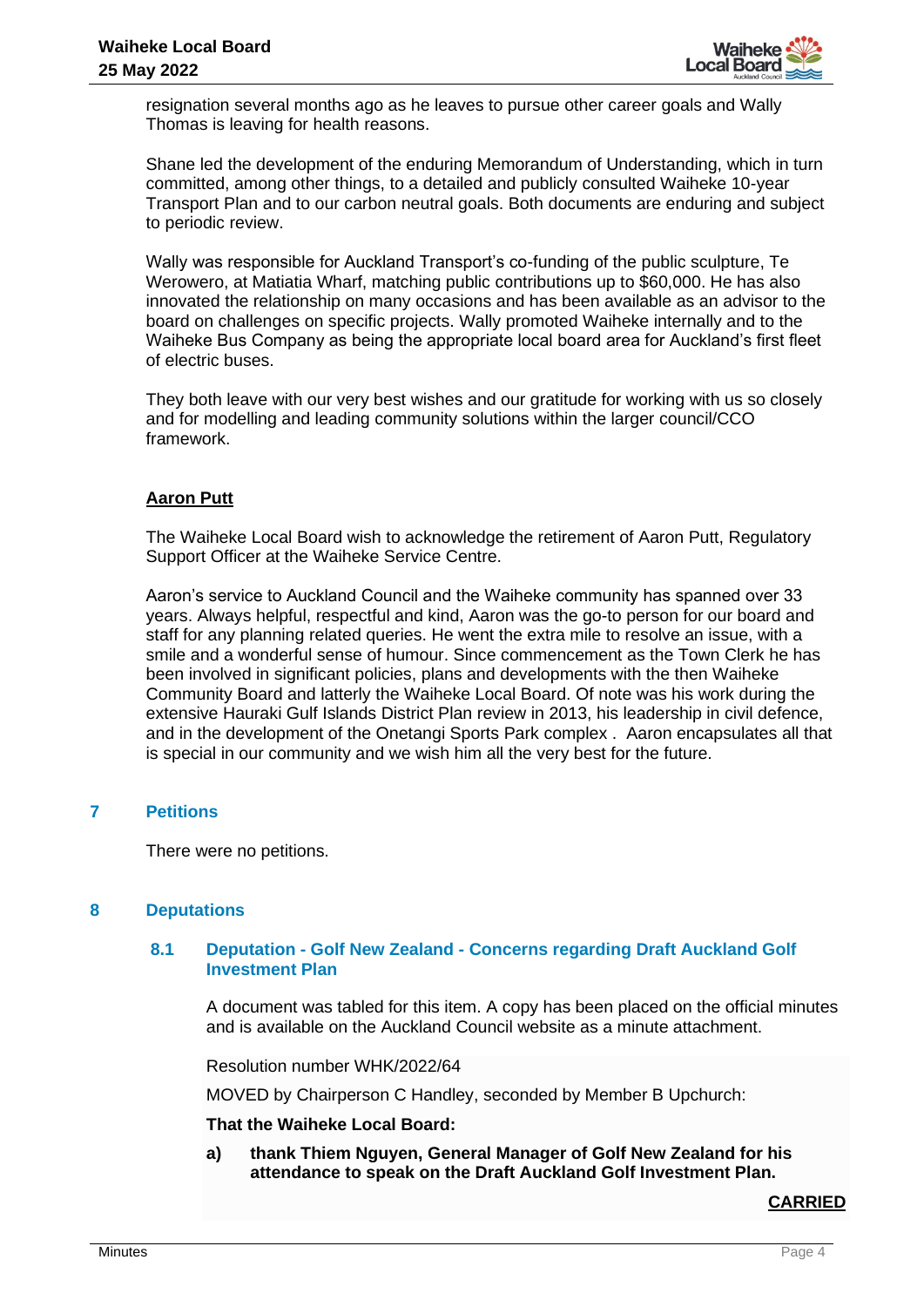

## **Attachments**

A 25 May 2022 - Waiheke Local Board Business Meeting - Request from Golf New Zealand

## **8.2 Deputation - Pam Oliver - Submission re stormwater drainage management**

Resolution number WHK/2022/65

MOVED by Chairperson C Handley, seconded by Member R Tucker:

## **That the Waiheke Local Board:**

**a) thank Pam Oliver for her attendance and presentation regarding stormwater drainage management.**

**CARRIED**

# **9 Public Forum**

# **9.1 Public Forum - Steve Fabris - Acknowledgement of Onetangi Beach Races**

Resolution number WHK/2022/66

MOVED by Chairperson C Handley, seconded by Member B Upchurch:

#### **That the Waiheke Local Board:**

**a) thank Steve Fabris for his attendance to speak regarding Onetangi Beach Races.**

**CARRIED**

# **9.2 Public Forum - Mark Trubuhovich - Community AEDs Training Sessions**

Resolution number WHK/2022/67

MOVED by Chairperson C Handley, seconded by Member R Tucker:

## **That the Waiheke Local Board:**

**b) thank Mark Trubuhovich for his attendance to speak regarding Community Training Sessions.**

**CARRIED**

#### **10 Extraordinary Business**

There was no extraordinary business.

# **11 Councillor's Update**

Resolution number WHK/2022/68

MOVED by Chairperson C Handley, seconded by Member R Tucker:

# **That the Waiheke Local Board:**

**a) receive Waitemata and Gulf Ward Councillor, Pippa Coom's update.**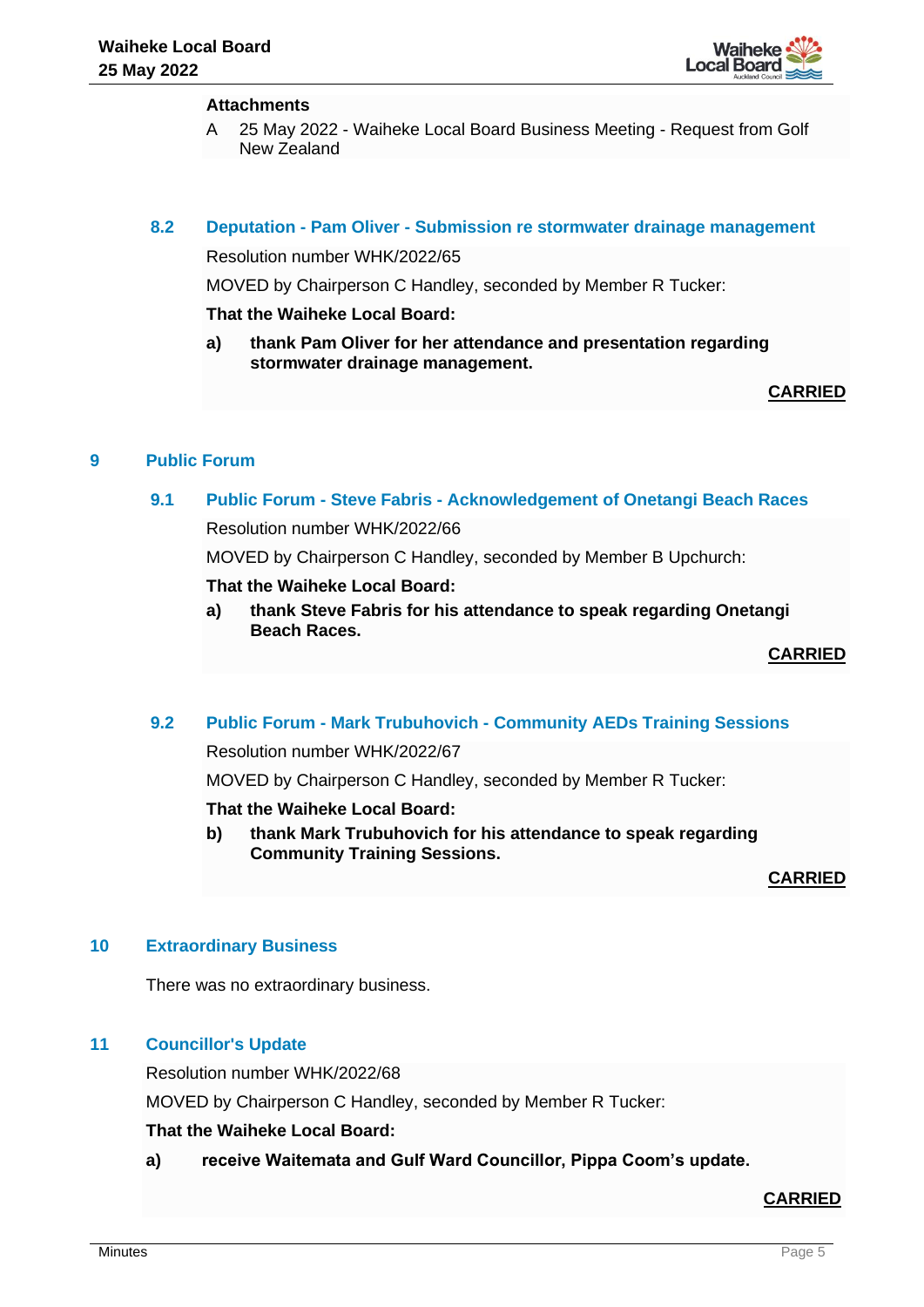

## **Chairperson's report**

**12**

Resolution number WHK/2022/69

MOVED by Member R Tucker, seconded by Member B Upchurch:

## **That the Waiheke Local Board:**

**a) receive the Chairperson, Cath Handley's report.**

# **CARRIED**

# **13 Auckland Transport Report - May 2022**

Resolution number WHK/2022/70

MOVED by Member B Upchurch, seconded by Member R Tucker:

## **That the Waiheke Local Board:**

**a) receive the Auckland Transport May 2022 update.**

#### **CARRIED**

## **14 Local board feedback on Auckland Transport's proposed speed limit changes**

Resolution number WHK/2022/71

MOVED by Chairperson C Handley, seconded by Member R Tucker:

#### **That the Waiheke Local Board:**

- **a) in principle support the proposed Waiheke speed limit changes publicly consulted upon subject to:**
	- **i. error corrections in relation to street descriptions.**
	- **ii. identification of areas for future speed reduction investigation, consultation and consideration including prioritising Fossil Bay School and Waiheke Primary School.**
	- **iii. and any further consultation related detailed local board feedback.**
- **b) delegate Chair Cath Handley to provide this feedback by Friday 3 June 2022.**
- **c) acknowledge Auckland Transport's Xinghao Chen for her efficient and collaborative project management on the Waiheke speed reduction process. CARRIED**

**15 Minutes of the Waiheke Transport Forum 4 May 2022**

Resolution number WHK/2022/72

MOVED by Member B Upchurch, seconded by Member R Tucker:

#### **That the Waiheke Local Board:**

**a) note the minutes of the Waiheke Transport Forum business meeting dated 4 May 2022.**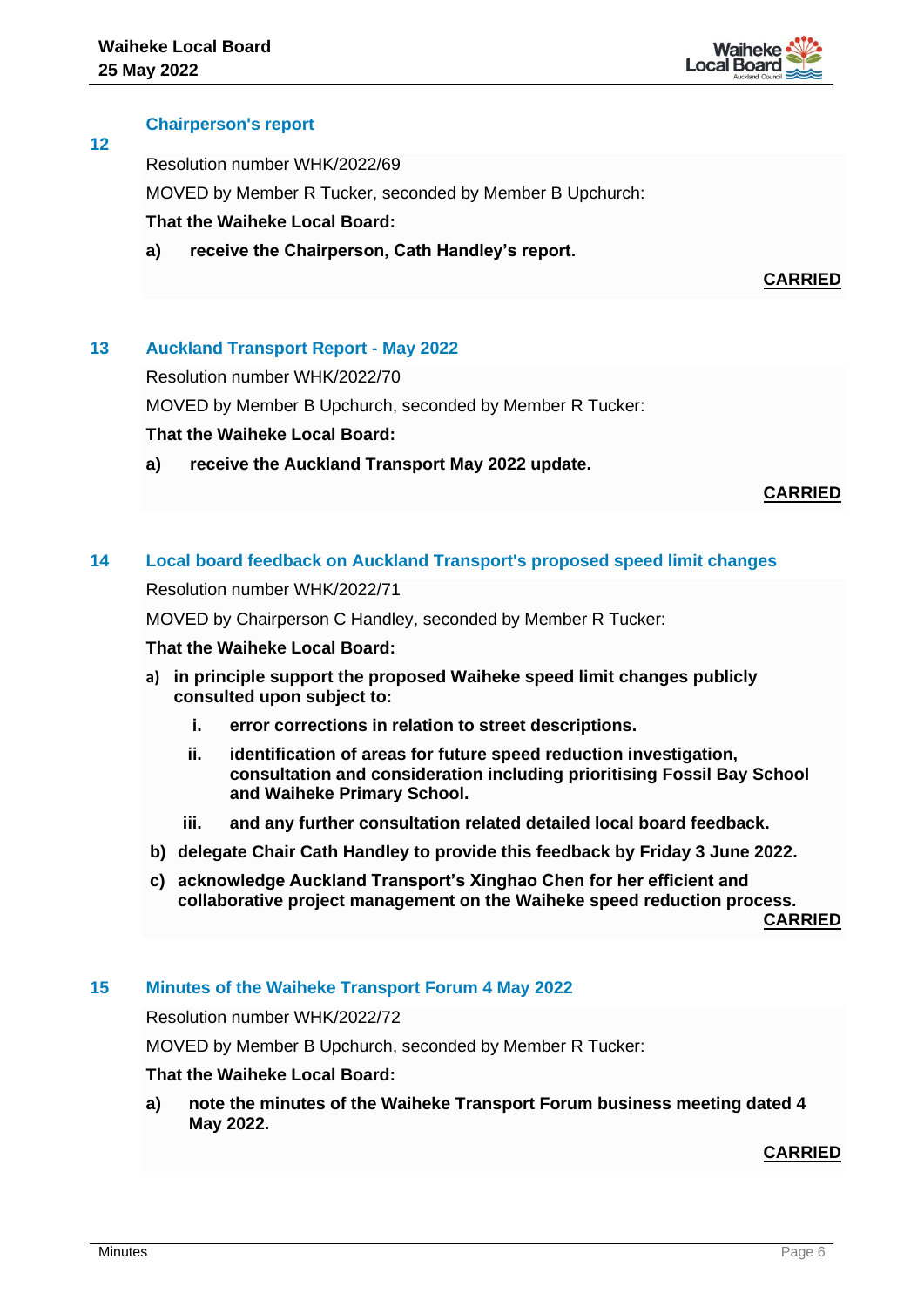

## **16 Auckland Council's Quarterly Performance Report:Waiheke Local Board for quarter three 2021/2022**

Resolution number WHK/2022/73

MOVED by Member R Tucker, seconded by Member B Upchurch:

**That the Waiheke Local Board:**

- **a) receive the performance report for quarter three ending 31 March 2022.**
- **b) reallocate the following projects budgets to the Local Community Grants budget:**
	- **i. Waiheke Environmental Fund \$13,562**
	- **ii. Arts and culture response programme \$10,000**
	- **iii. Film Revenue \$3,339**
	- **iv. Community emergency resilience programme \$1000**
	- **v. Business emergency resilience programme \$1500**
	- **vi. Local Community response fund \$771**
- **c) reallocate \$10,000 from the Little Oneroa-Upper Catchment Restoration Programme (now covered regionally) to the kayak/dinghy management project.**

**CARRIED**

# **17 Waiheke Local Board Grants Programme 2022/2023**

Resolution number WHK/2022/74

MOVED by Chairperson C Handley, seconded by Member B Upchurch:

#### **That the Waiheke Local Board:**

**a) adopt the Waiheke Grants Programme 2022/2023 in Attachment A in the agenda report.**

#### **CARRIED**

# **18 Waiheke Local and Multiboard Grant Round Two 2021/2022 grant allocations**

Resolution number WHK/2022/75

MOVED by Member R Tucker, seconded by Member B Upchurch:

That the Waiheke Local Board:

a) Agree to fund, part-fund or decline each application in the Waiheke Local Board for the Local and Multiboard Grant Round Two 2021/2022 listed in the following table

Table One: Local Grant Round Two 2021/2022

| <b>Application</b><br><b>Organisation</b><br>-ID | <b>Main focus</b> | <b>Requesting</b><br>funding for | <b>Amount</b><br>reauested | <b>Approved</b> |
|--------------------------------------------------|-------------------|----------------------------------|----------------------------|-----------------|
|--------------------------------------------------|-------------------|----------------------------------|----------------------------|-----------------|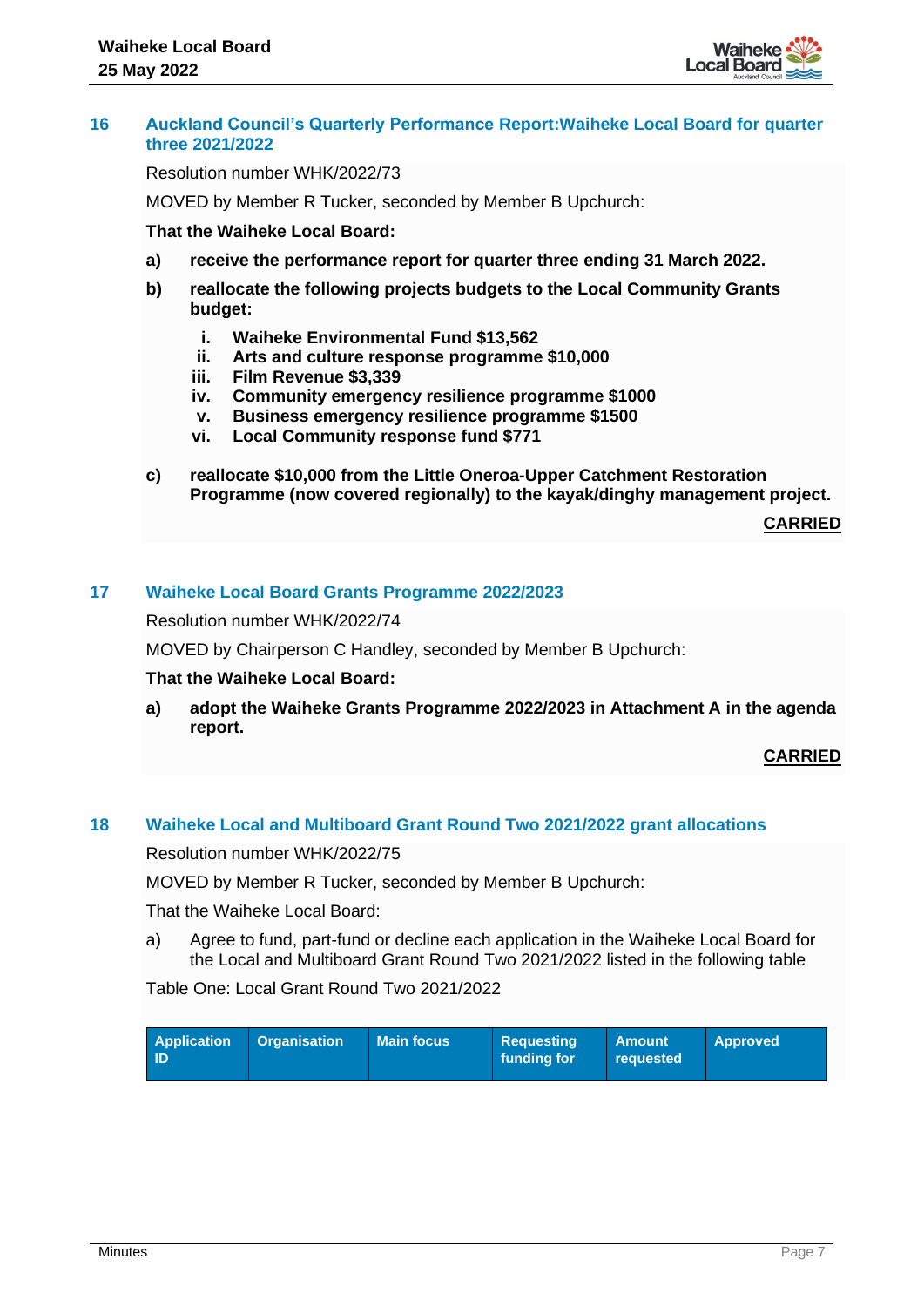

| LG2218-<br>201 | The Artworks<br>Theatre<br>Incorporated    | Community           | Towards<br>wages, venue<br>hire and<br>resources at<br>Artworks<br>Theatre from<br>21 June 2022<br>to $4$<br>November<br>2022                                                                                           | \$4,000.00 | \$2,400.00<br>(Towards non-<br>venue costs<br>and<br>conditional on<br>accountability) |
|----------------|--------------------------------------------|---------------------|-------------------------------------------------------------------------------------------------------------------------------------------------------------------------------------------------------------------------|------------|----------------------------------------------------------------------------------------|
| LG2218-<br>203 | Te Arai Roa<br>Manaaki                     | Community           | Towards<br>workshop,<br>venue hire<br>and ferry<br>costs at 2<br>Kororoa Road<br>on 11 June<br>2022                                                                                                                     | \$3,692.00 | \$3,692.00                                                                             |
| LG2218-<br>204 | Waiheke<br>Playgroup                       | Community           | Towards<br>venue hire<br>and salaries<br>on Rata<br>Street from 2<br>June 2022 to<br>31 May 2023                                                                                                                        | \$4,000.00 | \$1,000.00                                                                             |
| LG2218-<br>205 | Waiheke<br><b>Community Art</b><br>Gallery | Arts and<br>culture | Towards<br>facilitation<br>costs,<br>installation,<br>marketing<br>and venue<br>hire at Te<br>Whare<br>Taonga O<br>Waiheke  <br>Waiheke<br>Community<br><b>Art Gallery</b><br>from 20 June<br>2022 to 12<br>August 2022 | \$4,000.00 | \$3,750.00                                                                             |
| LG2218-<br>206 | <b>Waiheke Adult</b><br>Literacy Inc       | Community           | Towards<br>driver<br>instructor<br>training at<br>The Learning<br>Centre from 6<br>June 2022 to<br>16 December<br>2022                                                                                                  | \$3,995.00 | \$3,995.00                                                                             |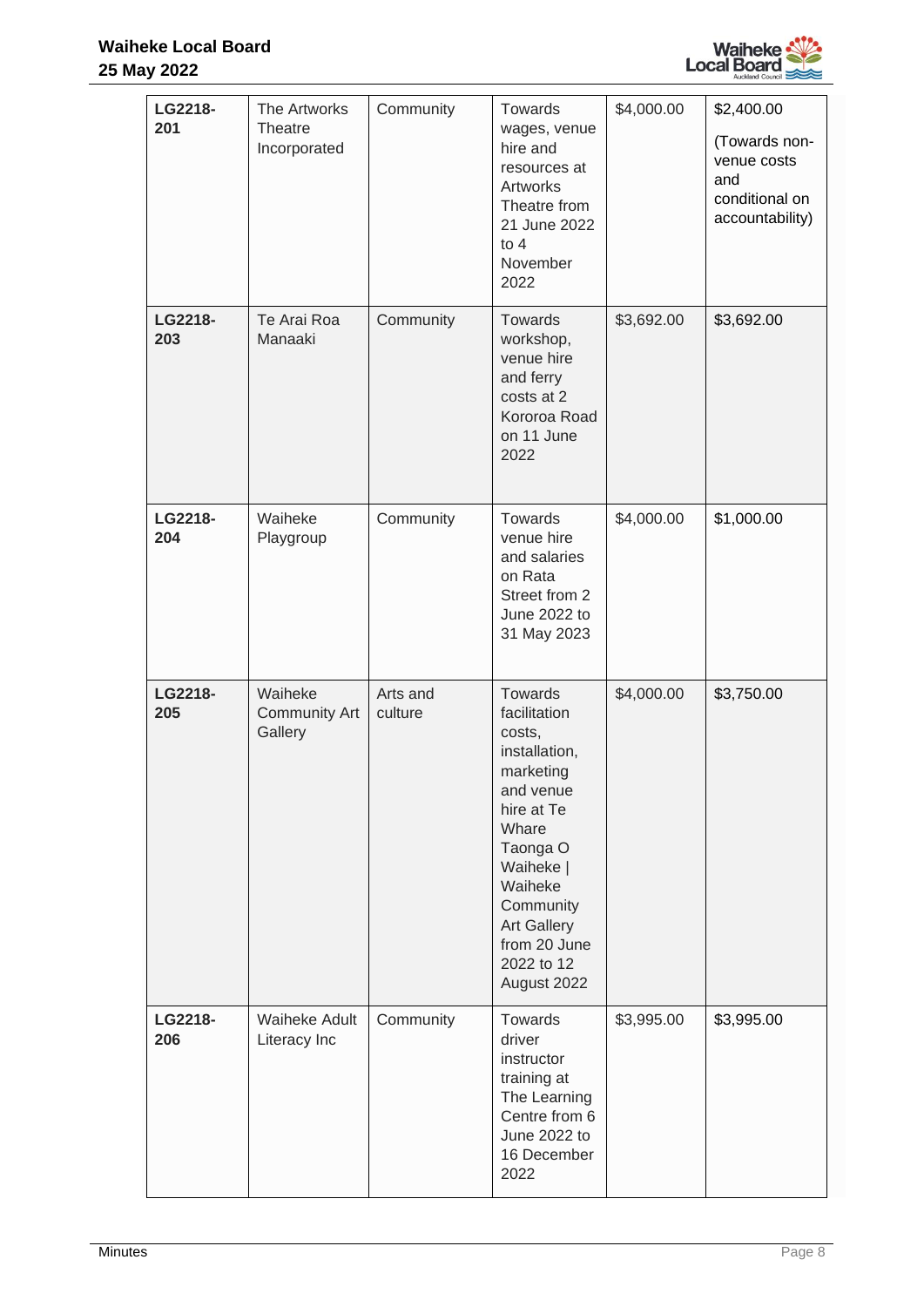

| LG2218-<br>207 | Omiha<br>Welfare and<br>Recreation<br>Society                                                | Sport and<br>recreation | <b>Towards</b><br>tennis court<br>sealing at 19<br><b>Valley Road</b><br>from 1 July<br>2022 to 1<br>December<br>2022                        | \$4,000.00 | \$4,000.00                                |
|----------------|----------------------------------------------------------------------------------------------|-------------------------|----------------------------------------------------------------------------------------------------------------------------------------------|------------|-------------------------------------------|
| LG2218-<br>208 | <b>EJay Strickson</b><br>under the<br>umbrella of<br>Community<br><b>Networks</b><br>Waiheke | Community               | <b>Towards</b><br>bringing the<br>Shot Bro<br>show to<br>Waiheke at<br>Surfdale<br>Community<br>Hall from 23<br>June 2022 to<br>25 June 2022 | \$4,000.00 | \$4,000.00                                |
| LG2218-<br>209 | The Waiheke<br>Resource<br><b>Trust</b>                                                      | Community               | Towards<br>wages at<br>Ostend<br>Market from 1<br>June 2022 to<br>31 May 2023                                                                | \$4,000.00 | \$                                        |
| LG2218-<br>210 | <b>Waiheke Surf</b><br>Club<br>Incorporated                                                  | Sport and<br>recreation | Towards high<br>visibility vests<br>at Onetangi<br>Beach from 1<br>November<br>2022 to 15<br>April 2023                                      | \$3,381.00 | \$3,381.00                                |
| LG2218-<br>213 | Waiheke<br>Island<br>Playcentre                                                              | Community               | Towards<br>purpose at<br>Waiheke<br>Island<br>Playcentre<br>from 1 June<br>2022 to 31<br>March 2023                                          | \$2,203.92 | \$<br>630.00                              |
| LG2218-<br>214 | Youthline<br>Auckland<br>Charitable<br>Trust                                                 | Community               | Towards<br>ongoing costs<br>for the<br>Youthline<br>Helpline from<br>1 June 2022<br>to 31 March<br>2023                                      | \$2,000.00 | \$<br>(Funded<br>previously this<br>year) |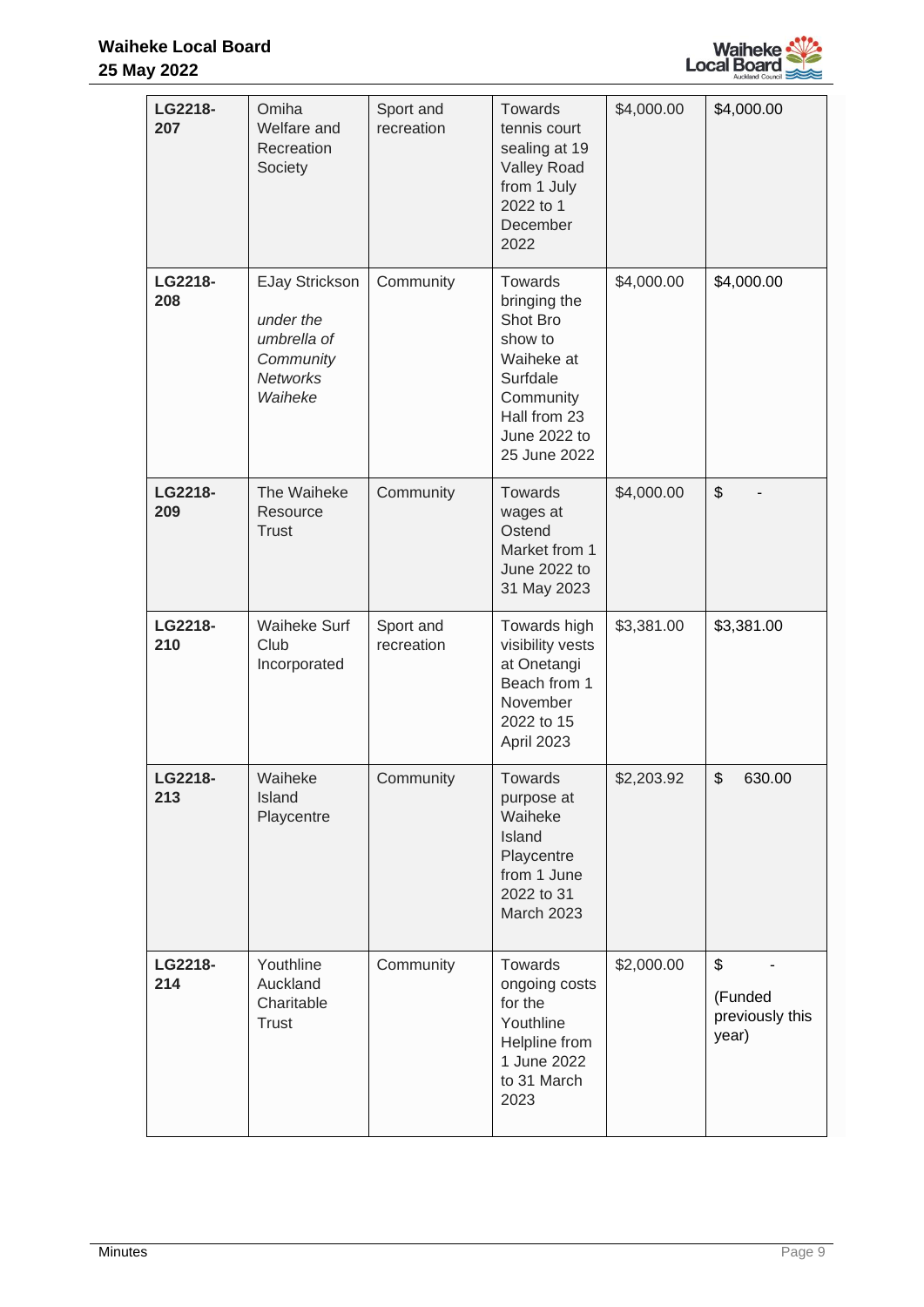

| LG2218-<br>215 | Raukatauri<br><b>Music Therapy</b><br><b>Trust</b>                                                                      | Community           | <b>Towards</b><br>wages,<br>transportation<br>and reporting<br>at Te Huruhi<br>Primary<br>School from<br>17 October<br>2022 to 23<br>December<br>2022 | \$3,925.00  | \$3,925.00                                              |
|----------------|-------------------------------------------------------------------------------------------------------------------------|---------------------|-------------------------------------------------------------------------------------------------------------------------------------------------------|-------------|---------------------------------------------------------|
| LG2218-<br>217 | Waiheke<br>Amateur<br>Radio Club<br>under the<br>umbrella of<br>Community<br><b>Networks</b><br>Waiheke<br>Incorporated | Community           | Towards solar<br>panels,<br>cables and<br>batteries from<br>4 July 2022 to<br>30 September                                                            | \$4,000.00  | \$4,000.00                                              |
| LG2218-<br>218 | Waiheke<br><b>Rudolf Steiner</b><br>Education<br>Trust                                                                  | Community           | Towards<br>playground<br>slide at Fossil<br>Bay<br>Kindergarten<br>from 6 June<br>2022 to 6<br>August 2022                                            | \$2,400.00  | $\mathfrak{S}$<br>(Declined due<br>to limited<br>reach) |
| LG2218-<br>219 | Waiheke<br><b>Musical</b><br>Museum<br>Charitable<br><b>Trust</b>                                                       | Arts and<br>culture | Towards story<br>performances<br>at Whittaker's<br>Musical<br>Museum from<br>9 July 2022 to<br>24 July 2022                                           | \$4,000.00  | \$2,000.00                                              |
| <b>Total</b>   |                                                                                                                         |                     |                                                                                                                                                       | \$53,596.92 | \$36,773.00                                             |

Table Two: Multiboard Grant Round Two 2021/2022

| <b>Application</b><br>ID | <b>Organisation</b>                        | <b>Main focus</b> | <b>Requesting</b><br>funding for                                                                                                               | <b>Amount</b><br>requested | <b>Approved</b>                                   |
|--------------------------|--------------------------------------------|-------------------|------------------------------------------------------------------------------------------------------------------------------------------------|----------------------------|---------------------------------------------------|
| MB2022-<br>243           | <b>Anxiety New</b><br><b>Zealand Trust</b> | Community         | Towards the<br>marketing<br>material costs<br>and wages of co-<br>ordinators and<br>facilitators of the<br>Community<br>Education<br>Webinars. | \$2,500.00                 | (Declined due<br>to limited<br>Waiheke<br>reach.) |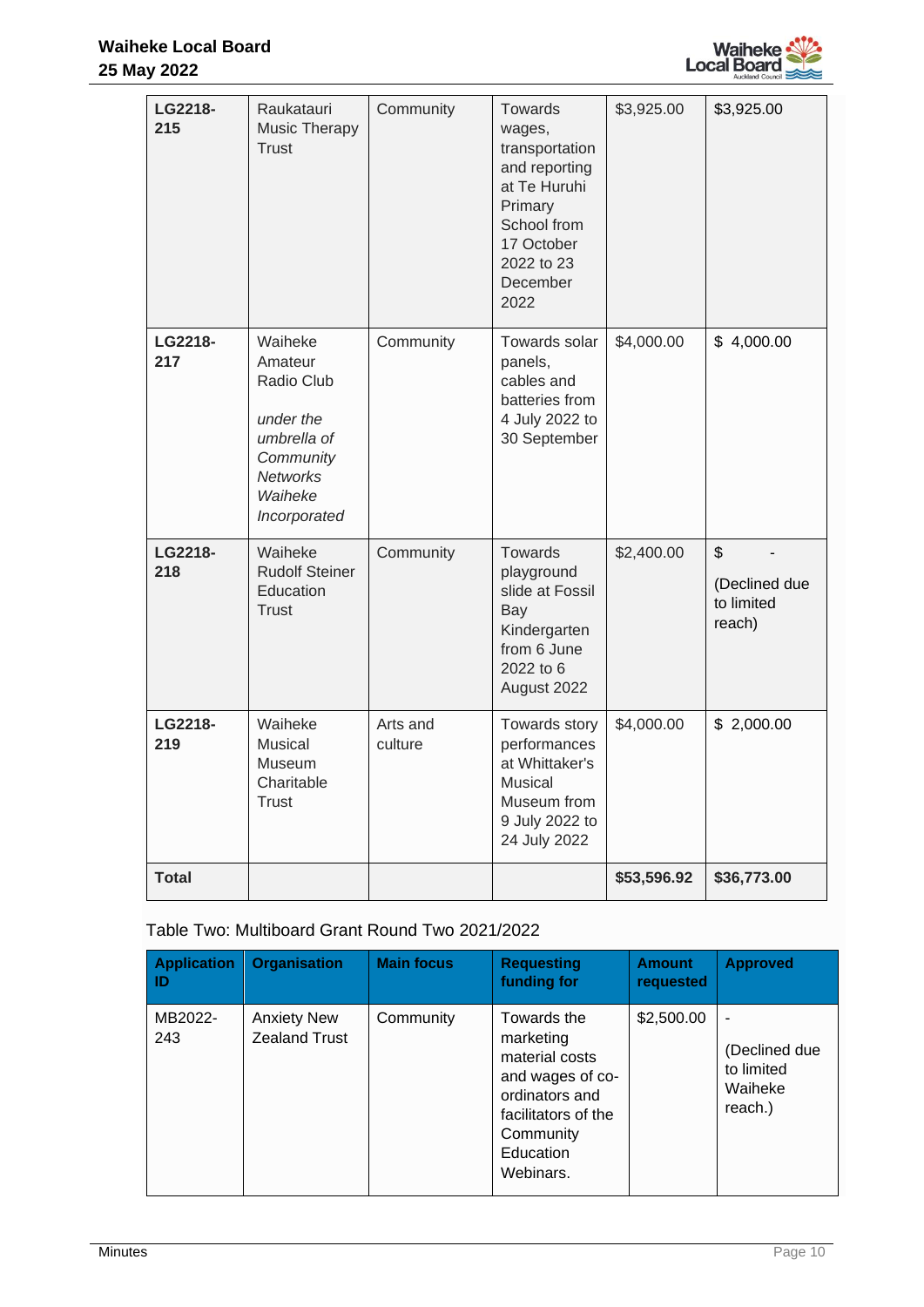

| MB2022-<br>252 | Communities<br>Against Alcohol<br>Harm                              | Community | Towards<br>community<br>navigator project<br>in Auckland<br>communities and<br>online from June<br>2022 to June<br>2023. | \$1,939.08 | (Declined:<br>Does not align<br>with board<br>priorities) |
|----------------|---------------------------------------------------------------------|-----------|--------------------------------------------------------------------------------------------------------------------------|------------|-----------------------------------------------------------|
| MB2022-<br>255 | Habitat for<br>Humanity<br><b>Northern</b><br><b>Region Limited</b> | Community | Towards healthy<br>homes<br>interventions and<br>winter warmer<br>essentials from<br>June 2022 to<br><b>August 2022.</b> | \$4,000.00 | 4,000.00                                                  |
| <b>Total</b>   |                                                                     |           |                                                                                                                          | \$8,439.08 | \$4,000.00                                                |

# **CARRIED**

# **19 Draft Auckland golf investment plan**

#### Resolution number WHK/2022/76

MOVED by Member P Walden, seconded by Chairperson C Handley:

## **That the Waiheke Local Board:**

- **a) receive the draft Auckland golf investment plan titled** *Where all Aucklanders benefit from publicly owned golf land* **attached to the agenda report (Attachment A)**
- **b) tautoko / support the three policy objectives set in the draft Auckland golf investment plan:**
	- **i) increased equity, sport and recreation by opening up publicly owned golf land to all Aucklanders**
	- **ii) increased equity and participation by providing a broad range of golf experiences that attract and retain participants and services targeted at low participation groups**
	- **iii) best practice in ecosystem management and biodiversity conservation of publicly owned golf land.**
- **c**) **request that the intrinsic value of open space is given greater acknowledgement within the strategy.**
- **d) tautoko / support the decision-making framework set in the draft Auckland golf investment plan, in which future use of publicly owned golf land will be considered in the context of local needs, increased equity, participation and environmental outcomes.**
- **e) note the Rangihoua Reserve and Onetangi Sport Park Reserve Management Plan, currently under development, and once adopted, will guide future land use activities within this reserve, and management of these activities, including the Waiheke Golf Club which is located within the reserve.**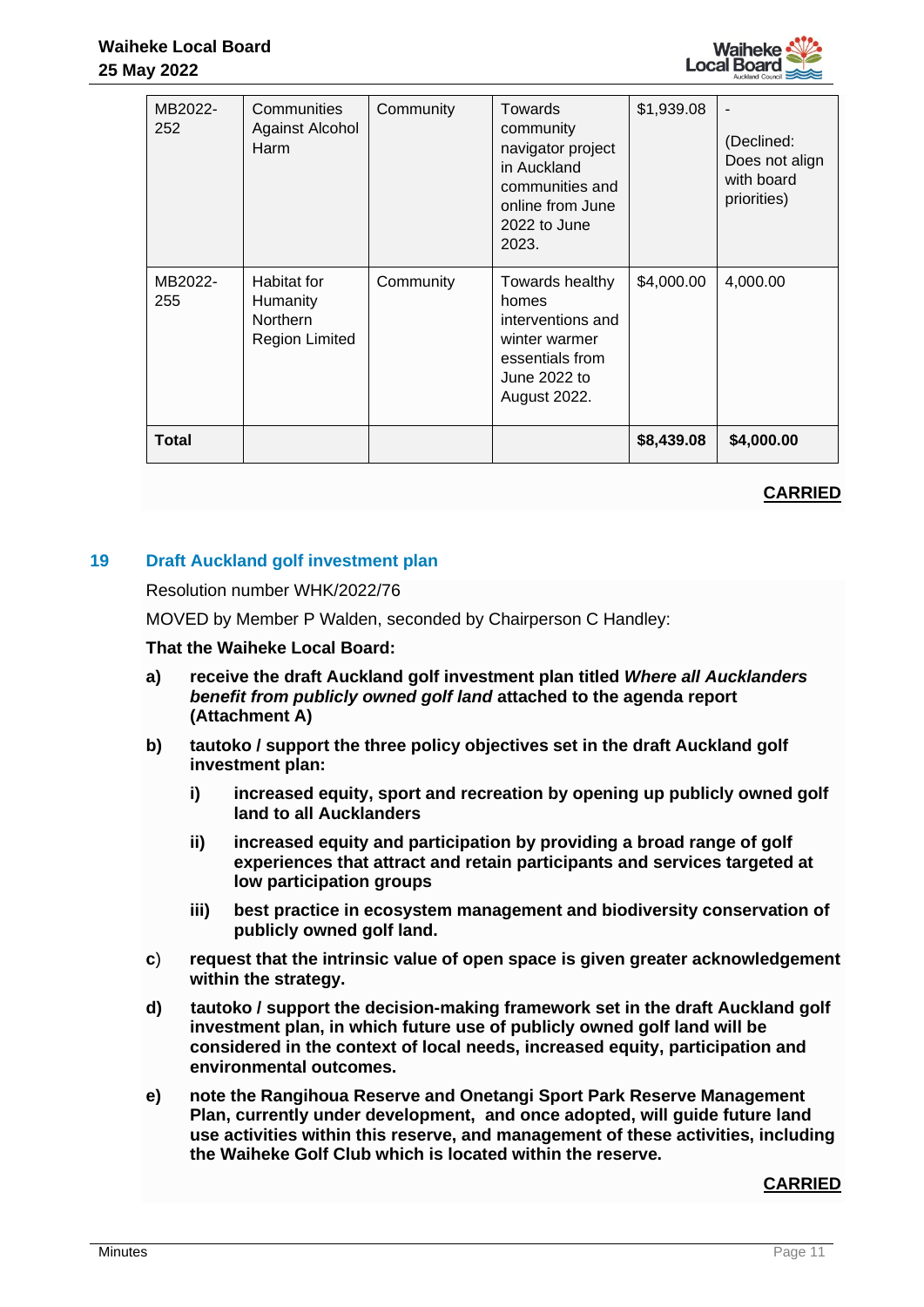

Resolution number WHK/2022/77

MOVED by Member R Tucker, seconded by Member B Upchurch:

That the Waiheke Local Board:

- **f) ask council to review the draft plan having regard to the concerns raised by Golf New Zealand around the accuracy of data and information which form the basis of many of the plan's fundamental assumptions, premises, and recommendations.**
- **g) expresses strong concern that local boards have not seen the feedback from key stakeholders, as this process is still underway, and requests that local boards be provided with all stakeholder feedback and be given the opportunity to provide further feedback at that time.**
- **h) does not support any public land currently used as a golf course to be sold or otherwise released for housing or business land, noting that population growth as well as council's role in climate change mitigation necessitates retention of council's green belt.**
- **i) notes the plans statements that "over 100,000 Aucklanders play golf annually – the highest number of participants in any sport in Auckland", and that the plan acknowledges that participation in golf is increasing.**

**CARRIED**

*Note:* Under Standing Orders 1.9.7 Member Paul Walden requested that his dissenting vote against item 19 clause g) be recorded.

## **20 Community Facilities Network Plan revised Action Plan (2022)**

Resolution number WHK/2022/78

MOVED by Chairperson C Handley, seconded by Member B Upchurch:

#### **That the Waiheke Local Board:**

- **a) support the revised Community Facilities Network Plan Action Plan (2022), provided in Attachment A of the agenda report.**
- **b) note that on Waiheke the community are partners in delivery on the island, and with regards to physical infrastructure nearly all community hall are community owned and run.**
- **c) request Rakino Hall to be added to the Community Facilities Network Plan action list, noting the board's advocacy area:**

**Rakino Hall has been progressively deteriorating over the last 15 years with limited maintenance. The hall provides shelter for those waiting for boats or ferries, supports community development, and serves emergency management purposes. Remediation, relocation, or replacement is necessary to continue to provide a public facility on the island. Renewal budgets are insufficient to resolve the issue and the board seek regional funding to support resolution.**

**d) with regards to community owned halls and venues, request the Parks, Arts, Community and Events Committee acknowledge the benefits that these facilities bring to the community and that staff develop a paper to consider a regional rating policy amendment, where not-for-profit community halls and sports facilities who provide local services do not pay rates to Council.**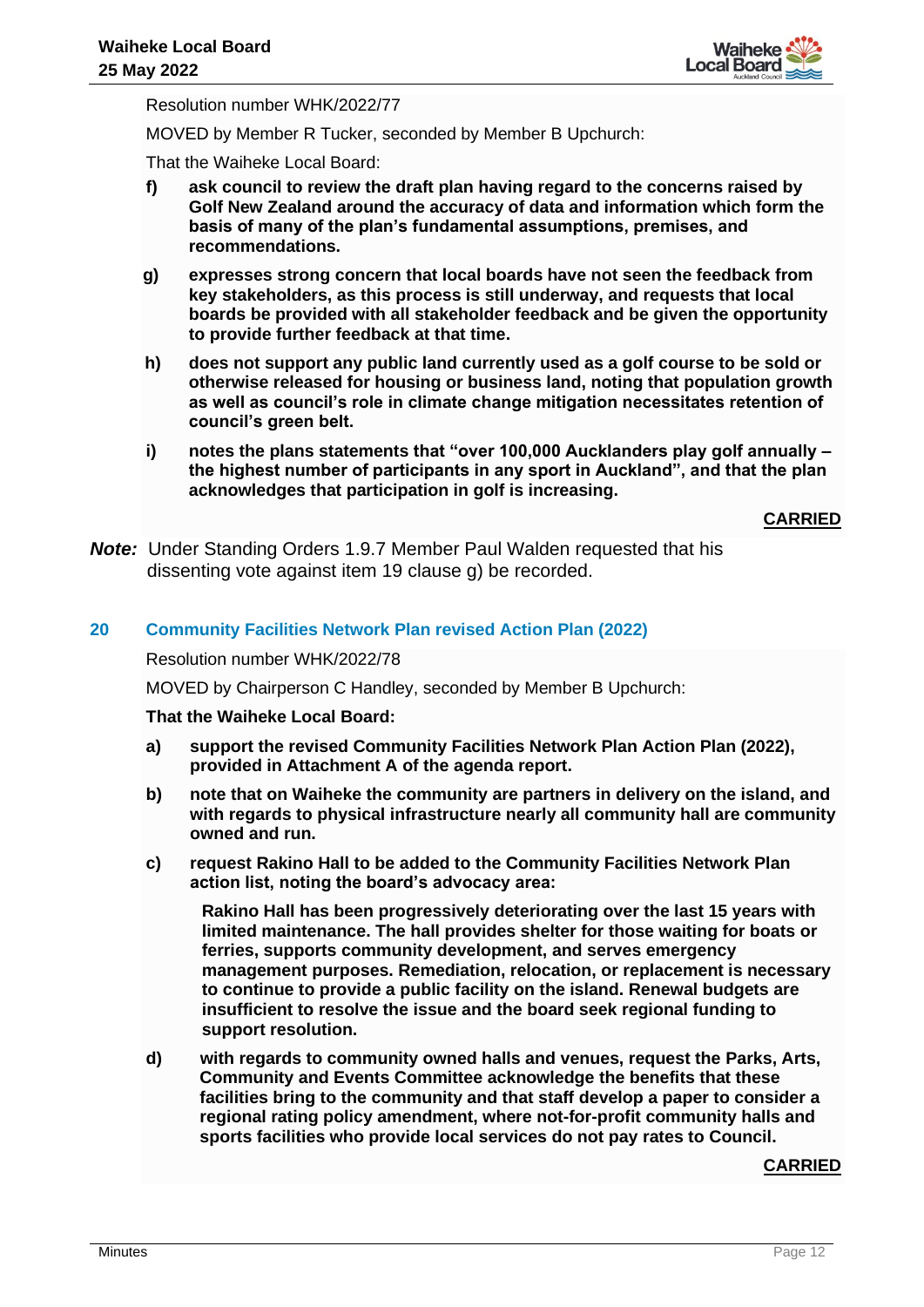

## **21 Ngā Pou Taunaha o Aotearoa - New Zealand Geographic Board: recording of unofficial place names as official - Update**

Resolution number WHK/2022/79

MOVED by Member B Upchurch, seconded by Member R Tucker:

## **That the Waiheke Local Board:**

**a) note the advice from Ngā Pou Taunaha o Aotearoa New Zealand Geographic Board that they will be deferring making decisions on changing the status of Auckland's recorded (unofficial) place names to official in order to further consult with Auckland's 19 mana whenua groups.**

## **CARRIED**

## **22 Submission on Te mahere urutaunga ā-motu (tuhinga hukihuki): Draft National Adaptation Plan**

Resolution number WHK/2022/80

MOVED by Member B Upchurch, seconded by Member R Tucker:

## **That the Waiheke Local Board:**

**a) delegate to the Chair to finalise the board's submission in agreement with board members on the draft National Adaptation Plan and managed retreat to be appended to Auckland Council's submission.** 

**CARRIED**

## **23 Community Forum record of proceedings**

Resolution number WHK/2022/81

MOVED by Chairperson C Handley, seconded by Member B Upchurch:

# **That the Waiheke Local Board:**

**a) note the Community Forum record of proceedings dated 11 May 2022.**

**CARRIED**

# **24 Waiheke Local Board Workshop record of proceedings**

Resolution number WHK/2022/82

MOVED by Chairperson C Handley, seconded by Member B Upchurch:

# **That the Waiheke Local Board:**

**a) note the record of proceedings for the local board workshops held on 20 and 27 April and 4 and 11 May 2022.**